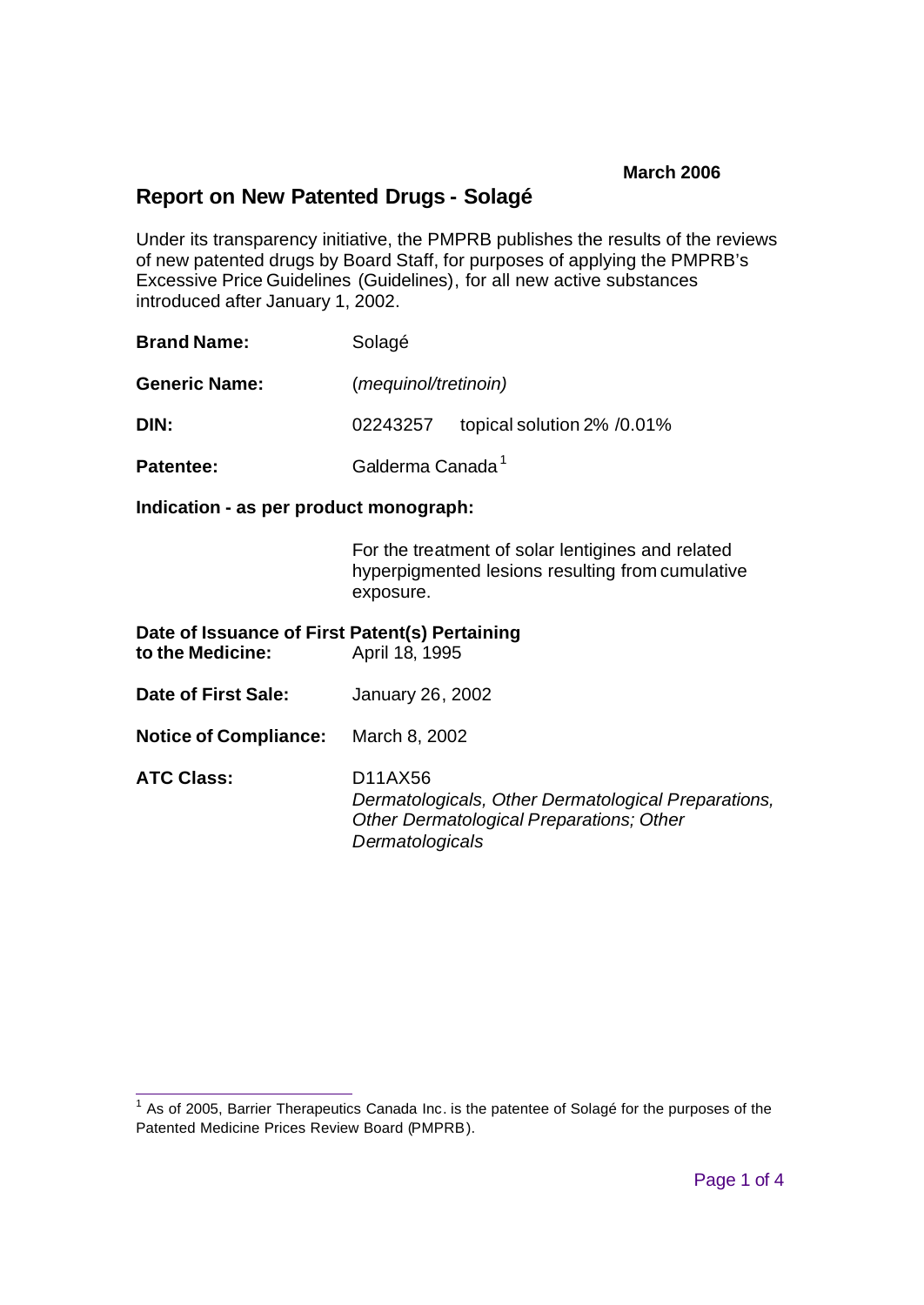## **APPLICATION OF THE GUIDELINES**

### **Summary**

The introductory price of Solagé was found to be within the Guidelines because the daily cost of therapy did not exceed the daily cost of therapy of existing drug combinations in the therapeutic class comparison and did not exceed the range of prices in other comparator countries where Solagé was sold.

#### **Scientific Review**

Solagé is a combination of a new active substance, mequinol, and an existing substance, tretinoin. The Human Drug Advisory Panel (HDAP) reviewed it as a category 3 new medicine (provides moderate, little or no therapeutic advantage over comparable medicines).

The Therapeutic Class Comparison (TCC) test of the Guidelines provides that the price of a category 3 new drug product cannot exceed the prices of other drugs that treat the same disease or condition. Comparators are generally selected from among existing drug products in the same 4<sup>th</sup> level of the Anatomical Therapeutic Chemical (ATC) System that are clinically equivalent in addressing the approved indication. See the PMPRB's *Compendium of Guidelines, Policies and Procedures* for a more complete description of the Guidelines and the policies on TCCs.

The HDAP recommended combinations of hydroquinone 2% and tretinoin 0.01% as the most appropriate comparators for the purpose of a TCC test.

The Guidelines provide that the dosage recommended for comparison purposes will normally not be higher than the maximum of the usual recommended dosage. The recommended comparable dosage regimens for Solagé and the comparators are supported by clinical literature.

#### **Price Review**

Under the Guidelines, the introductory price of a new category 3 drug product will be presumed to be excessive if it exceeds the prices of all of the comparable drug products in the TCC test, or if it exceeds the prices of the same medicine in the seven countries listed in the *Patented Medicines Regulations*. The price of Solagé was within the Guidelines as the daily cost of therapy did not exceed the daily cost of therapy with the comparator medicines.

Hydroquinone 2% is available as: Eldoquin, Banishing Cream, Conditioning Gel, Ultraplus Skin Lightening Cream, Esoterica Regular, Fading Fluid, Obagi Protocols Clear, and Palmer's Skin Success Fade Cream (for Dry Skin, for Oily Skin, for Normal Skin). Tretinoin 0.01% is available as Retin-A Cream, Retin-A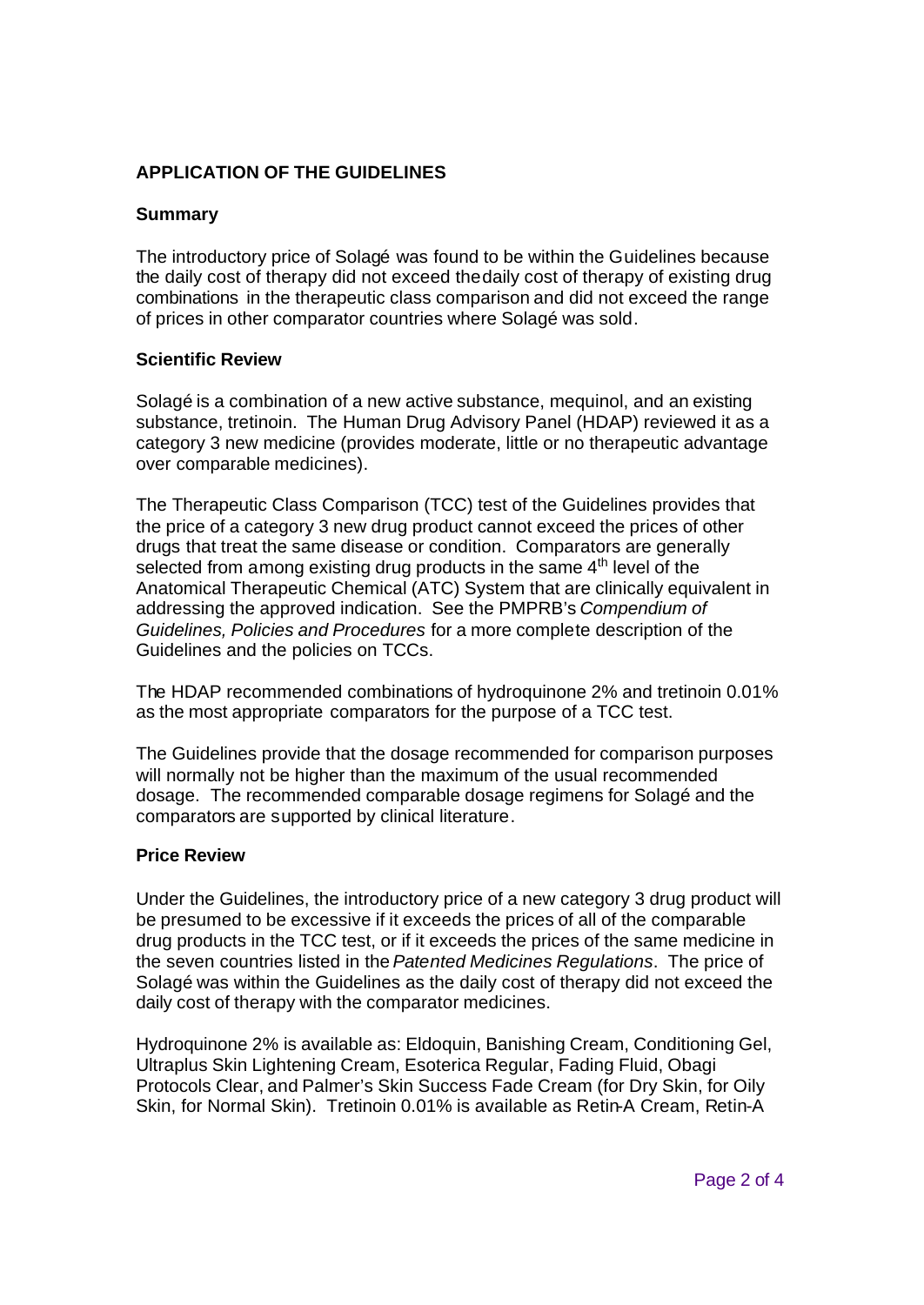Micro Microspheres Gel, Stieva-A Forte Cream, and Vitamin A Acid Cream. Given the number of possible combinations, the range of prices for the combinations is provided below.

| <b>Name</b>                    | <b>Strength</b>              | Cost per day                                                                                        |
|--------------------------------|------------------------------|-----------------------------------------------------------------------------------------------------|
| Solagé<br>(mequinol/tretinoin) | 2%/0.01%<br>topical solution | \$1.6487 <sup>1</sup>                                                                               |
| hydroquinone<br>tretinoin      | 2% Cream<br>0.01% Cream      | $$0.35602 - $1.30833$<br>$+$ \$0.2840 <sup>2</sup> - + \$0.6111 <sup>4</sup><br>$$0.6400 - $1.9194$ |

### **Introductory Period (January to June 2002)**

1 PPS Pharma, January 2004

 $2$  Liste de médicaments, Régie de l'assurance maladie du Québec, October 2003

3 McKesson Canada, (Ontario list), January 2003

4 Association Québecoise des Pharmaciens Propriétaires, October 2003

In 2002, Solagé was also sold in the United States. In compliance with the Guidelines, the price in Canada did not exceed the price in the United States.

*Where comparators and dosage regimens are referred to in the Summary Reports, they have been selected by the PMPRB Staff and the HDAP for the purpose of carrying out the PMPRB's regulatory mandate, which is to review the prices of patented medicines sold in Canada to ensure that such prices are not excessive. The publication of these reports is also part of the PMPRB's commitment to make its price review process more transparent.*

*The information contained in the PMPRB's Summary Reports should not be relied upon for any purpose other than its stated purpose and is not to be interpreted as an endorsement, recommendation or approval of any drug nor is it intended to be relied upon as a substitute for seeking appropriate advice from a qualified health care practitioner.*

# **References - Solagé**

- 1. Amer M, Metwalli M. Topical hydroquinone in the treatment of some hyperpigmentary disorders. Inter J Dermatol 98;37(6):449.
- 2. Arndt KA, Bowers KE. Manual of Dermatologic Therapeutics with Essentials of Diagnosis. 6<sup>th</sup> ed. Lippincott Williams & Wilkins. Philadelphia, PA. 2002. P. 118-24.